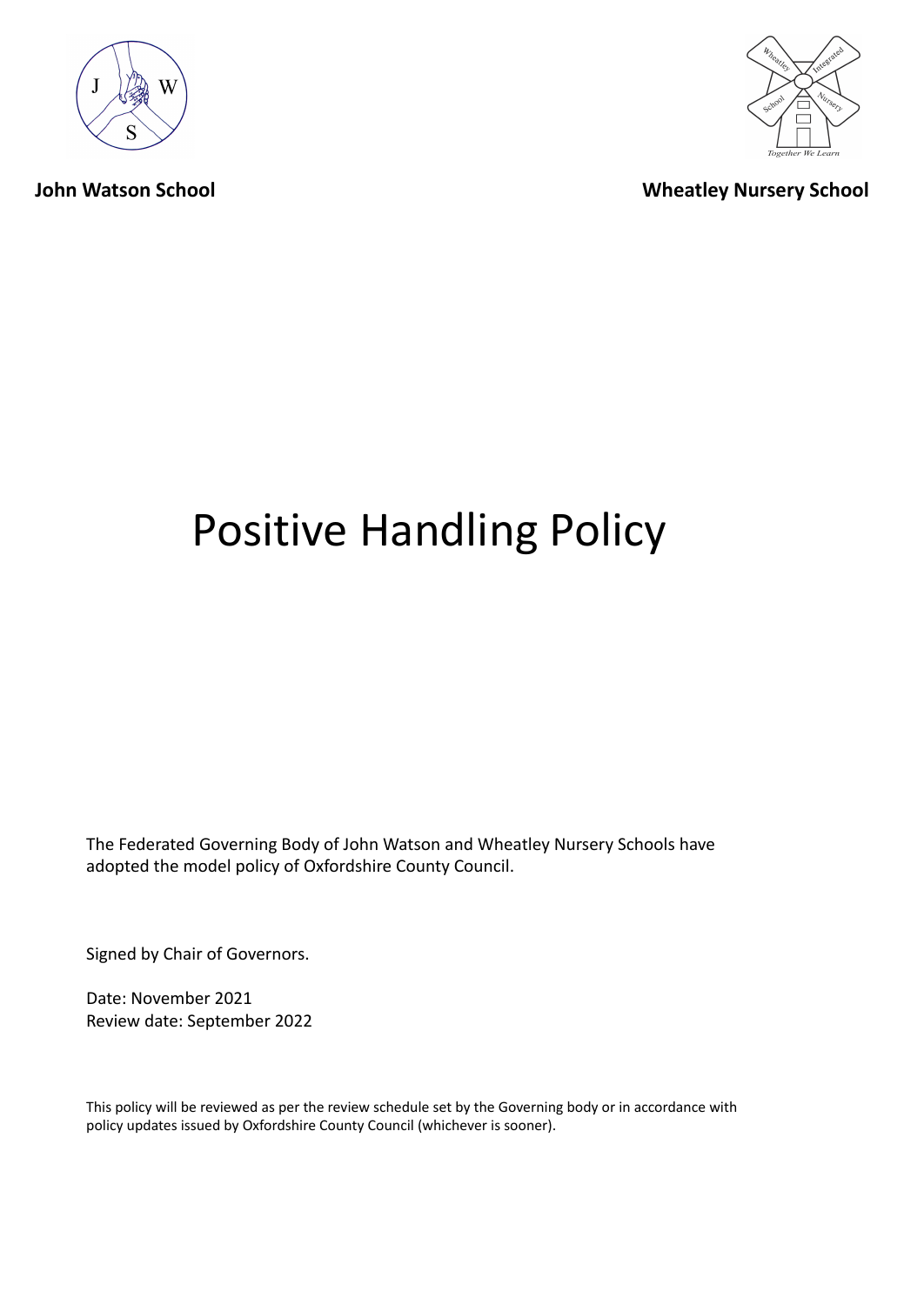

# **Model Positive Handling Policy for all Schools and Similar Children Settings**

# **September 2019 Next Review Date- September 2022**

#### **Executive Summary:**

Oxfordshire County Council (OCC) takes seriously its duty of care towards pupils, employees and visitors. Touch is a sensitive issue requiring careful judgement. To safeguard both children and staff, OCC aims to provide clear guidance and appropriate training within the resources available.

This policy has a clear focus.

- The paramount consideration is to safeguard the welfare of the child
- and to safequard the welfare of staff and others working in schools/settings and services who act in good faith

This policy applies in the following settings:

- Maintained schools
- Maintained special schools
- Non-maintained schools
- Non-maintained special schools
- Special post-16 institutions
- Special academies and special free schools
- Early years settings
- Residential care

The policy aims to help staff in schools and other child settings to develop plans to support children and young people whose behaviour challenges, to reduce the incidents and risk associated with that behaviour; and to promote and safeguard the welfare of children and young people in their care.

Eliminating the inappropriate use of restraint is vital and particularly important in relation to children who are still developing both physically and emotionally as any trauma at this formative stage in their development could be very damaging and have long term consequences. This Policy has been informed by joint guidance issued by the Department of Health and Department for Education *Children and Young People with Learning Disabilities, Autistic Spectrum Disorder and Mental Health Difficulties* (January 2017).

This policy aims to provide guidance in relation to all children including children and young people with learning disabilities, autistic spectrum disorders and mental health issues who may respond with challenging behaviour (verbal and non-verbal) when confronted with situations that they do not understand. This can cause anxiety or fear however; the likelihood of such behaviour can often be anticipated by those that know the child best. Measures to prevent or address this can be developed with the involvement of the child or young person and their family, careful assessment and where appropriate multi-agency planning and support. A preventative approach to supporting children and young people whose behaviour is challenging is always preferable and restraint should only be used when it is appropriate and necessary by trained staff and in line with the law, core values and ethical principles.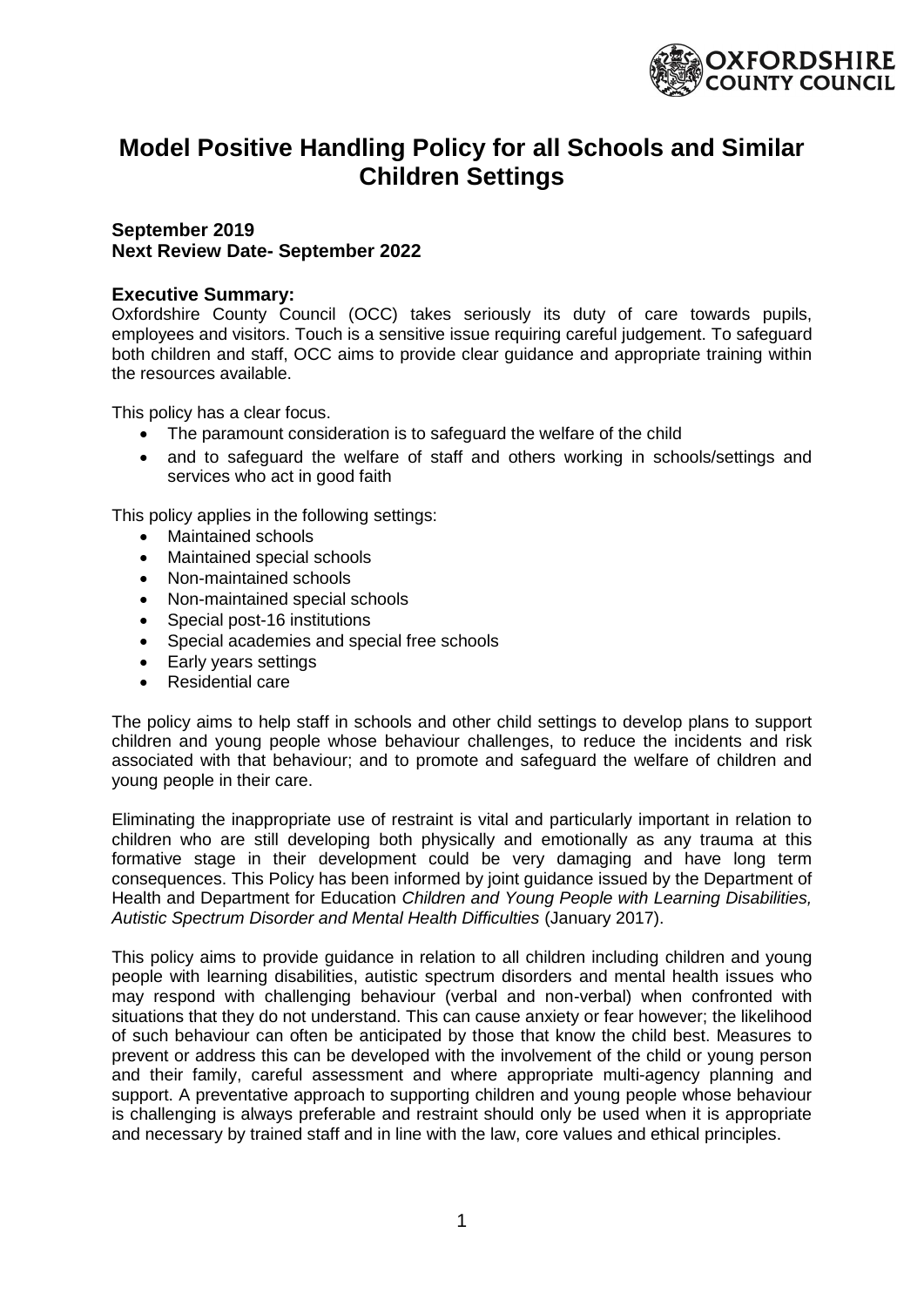

#### **Summary of the policy:**

In the first instance, where a child's behaviour could present a significant risk of injury to people the following steps should be taken:

**Formal risks assessments at the school/setting**– these should be routine for staff working with children who exhibit behaviour that challenges staff working in the settings.

- a) **Positive handling plans** risk management is an integral part of positive behaviour management planning. All children who have been identified as presenting a risk should have a Positive Handling Plan that includes details of the settings and situations which increase risk. It should also detail any strategies which have found to be effective for that individual, along with any responses which are not recommended. Positive Handling Plans should be a result of multi-professional collaboration, including parents, and included in any Pastoral Support Plan or IEP or EHCP (where relevant to the child's needs).
- b) **Positive Behaviour Management** this section sets out examples of alternatives to physical interventions that reward behaviour and act as preventative measures to mitigate against the use of reasonable force.
- c) **Responding to unforeseen emergencies and the use of reasonable force** – acknowledging that the best planning systems cannot cover every eventuality, the school/ setting and staff should recognise that there are unforeseen or emergency situations which staff will need to respond to at pace. Physical intervention should be:
	- a. In the best interests of the child
	- b. Reasonable and proportionate
	- c. Intended to reduce risk
	- d. The least intrusive and restrictive of those options which are likely to be effective
	- e. Staff must avoid touching or restraining a pupil in any way that could be interpreted as sexual or inappropriate conduct
- d) **Use of Floor Holds** when all preventative steps have been attempted
- e) **Any restraint should be recorded within 24 hours securely and as an agreed accurate action of events for all those involved**. Serious incident reports should not be completed until the individuals concerned have recovered from the immediate effects of the incident. Each incident should be reviewed by the Head Teacher who will instigate further action as required.
- f) **Review/follow-up** following an incident, consideration should be given to conducting a further risk assessment and reviewing the pupil's Positive Handling Plan, behaviour management policy or the positive handling policy for the school/setting.
- g) **Complaints**  parents and pupils have the right to complain about actions taken by staff/employees. Schools and children's settings should have a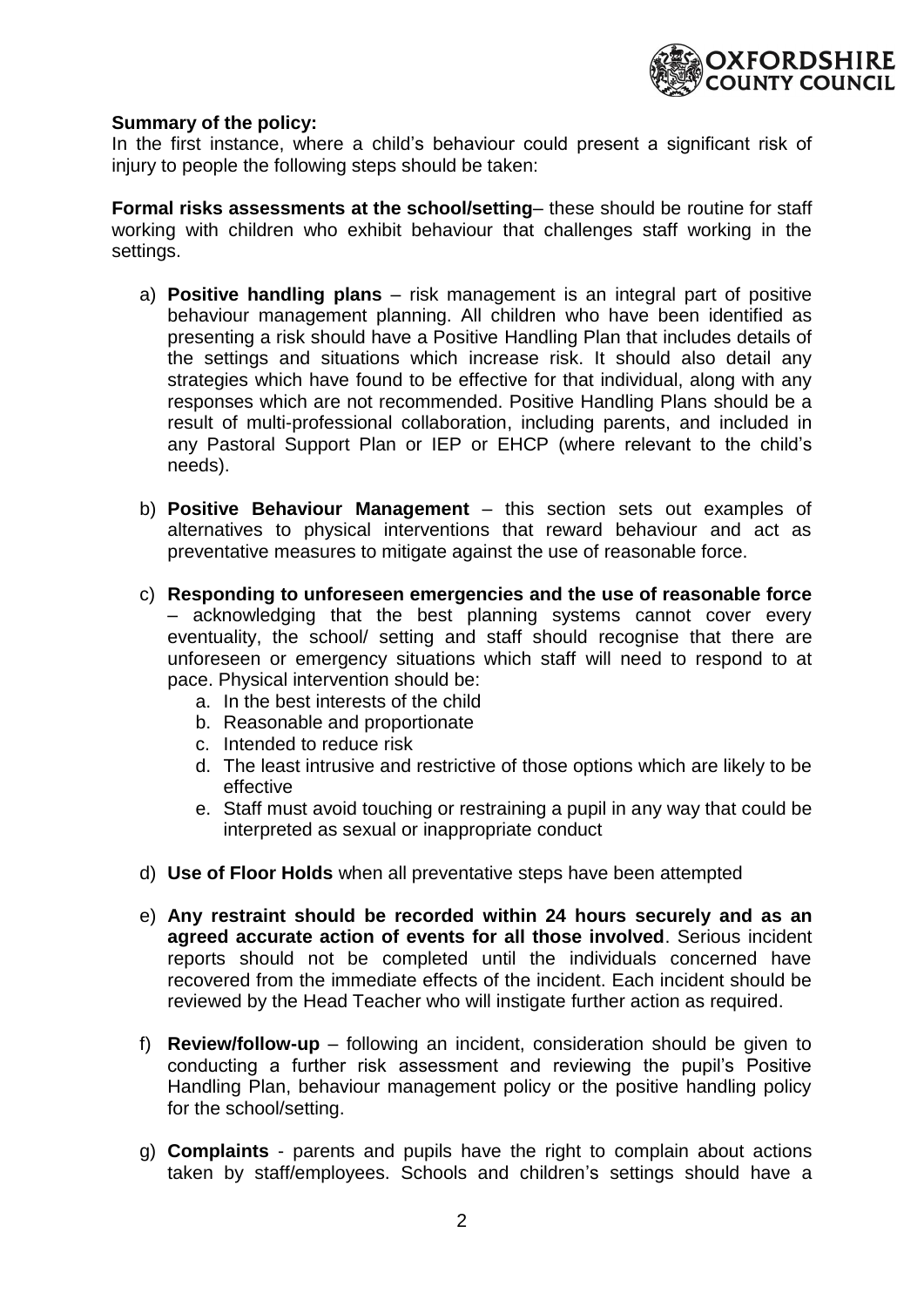

formal Complaints policy and procedure in place to respond to any complaints that may arise following an intervention.

h) **Training –** any training provider commissioned must be thoroughly checked for credibility, authority and currency of best practice. References must be checked.

Also included in this document are references to essential legislation and guidance documents that should be considered alongside this policy.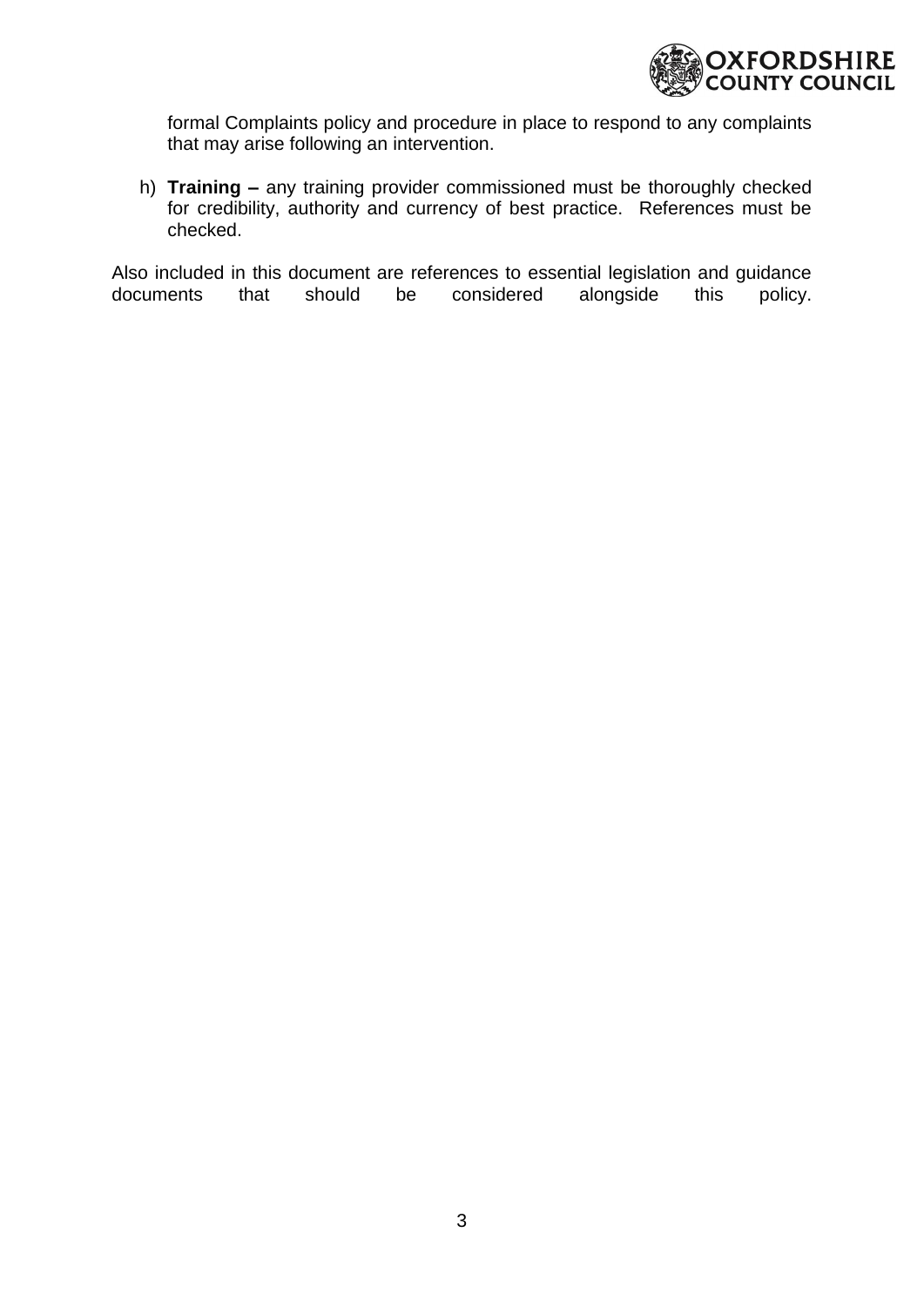

# **Contents**

| Responding to unforeseen emergencies and the use of reasonable force:  7 |  |
|--------------------------------------------------------------------------|--|
|                                                                          |  |
|                                                                          |  |
|                                                                          |  |
|                                                                          |  |
|                                                                          |  |
|                                                                          |  |
|                                                                          |  |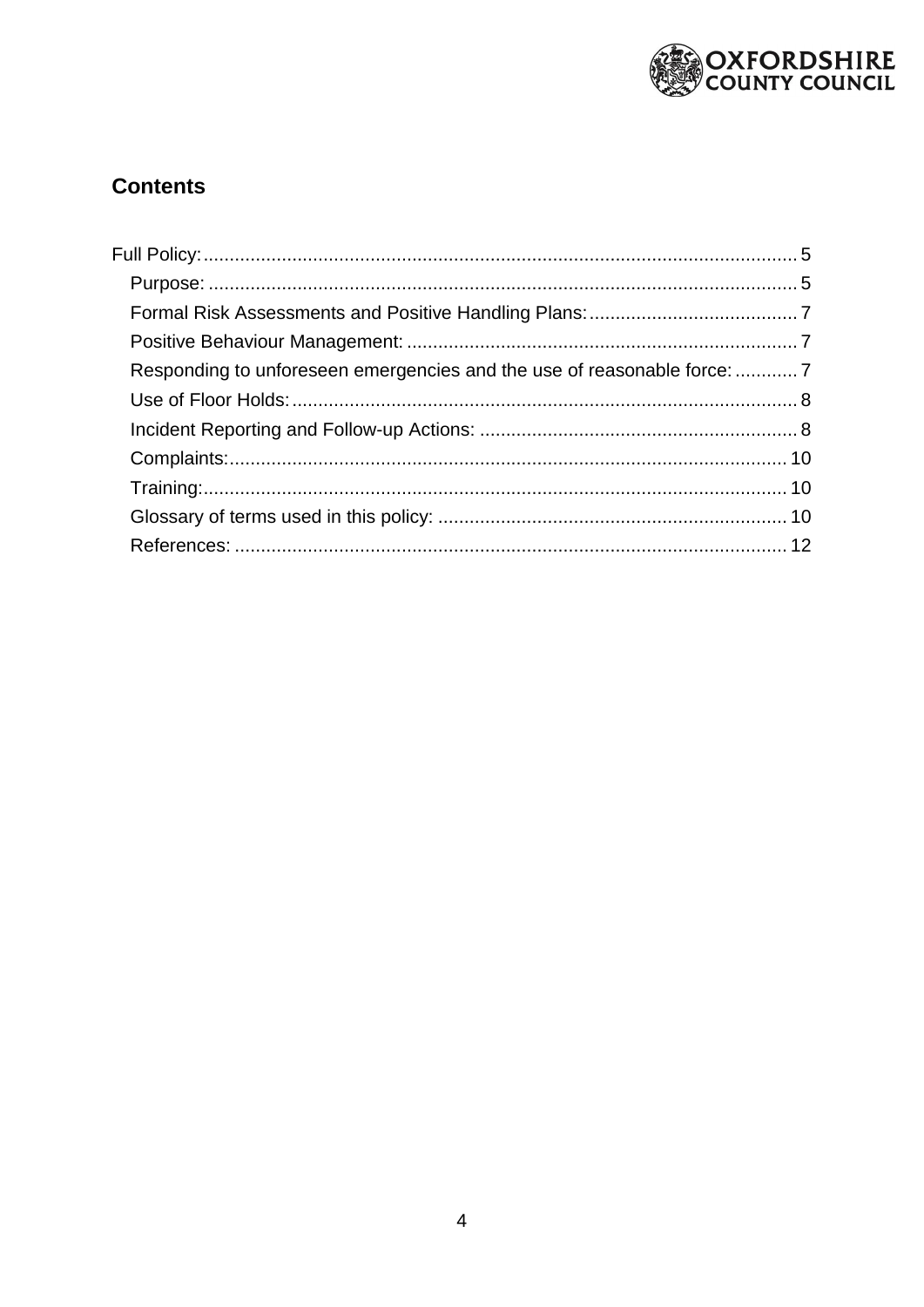

# <span id="page-5-0"></span>**Full Policy:**

<span id="page-5-1"></span>**Purpose:** This policy sets out OCC's expectations in relation to the use of positive handling and reasonable force in schools and other educational settings for all pupils including those with learning disabilities, autistic spectrum disorder and mental health difficulties. The policy is not intended to be prescriptive but sets out the processes that schools and settings should have in place for these pupils and is supported by legislation and best practice guidance.

Underpinning this policy are the beliefs that everyone has the right to:

- Recognition of their unique identity;
- Be treated with respect and dignity
- Learn and work in a safe environment
- Be protected from harm, violence, assault and acts of verbal abuse

Pupils and their parents attending schools and other settings can expect:

- Individual consideration of pupils' needs by trained staff who have a responsibility for their learning and protection
- To be informed about the school or education settings rules, policies and the expected conduction of all pupils and staff

The policy recognises that schools and other settings have a duty of care towards their pupils and staff. It is therefore necessary and appropriate for schools and settings to proactively plan for challenging behaviour to prevent injury or damage.

# 3. **The Legal Framework**

# **(i). The Best Interest Principle**

The welfare of the child shall be the paramount consideration. Paramount in this context means that it is the first thing people should think about and it should take precedence over every other consideration.

# **(ii). Duty of Care**

The term "duty of care" is an important legal term. Anyone who is lawfully authorised to work with children, has a duty of care. Schools owe a duty of care to their pupils. "Negligence" involves a breach of that duty and has three main elements:

- Firstly, there must be a duty of care
- Secondly there must be a breach of that duty of care
- Thirdly there must be some ensuing damage or injury related to that breach

As the statutory power to use force is held by individual members of staff, no school should have a policy of *no physical contact*, because this could make staff feel deprived of that power or hinder their exercise of it. (EIA 2006)

Health & Safety legislation requires that employers also have a duty of care towards their employees. It would be negligent of an employer not to provide the time and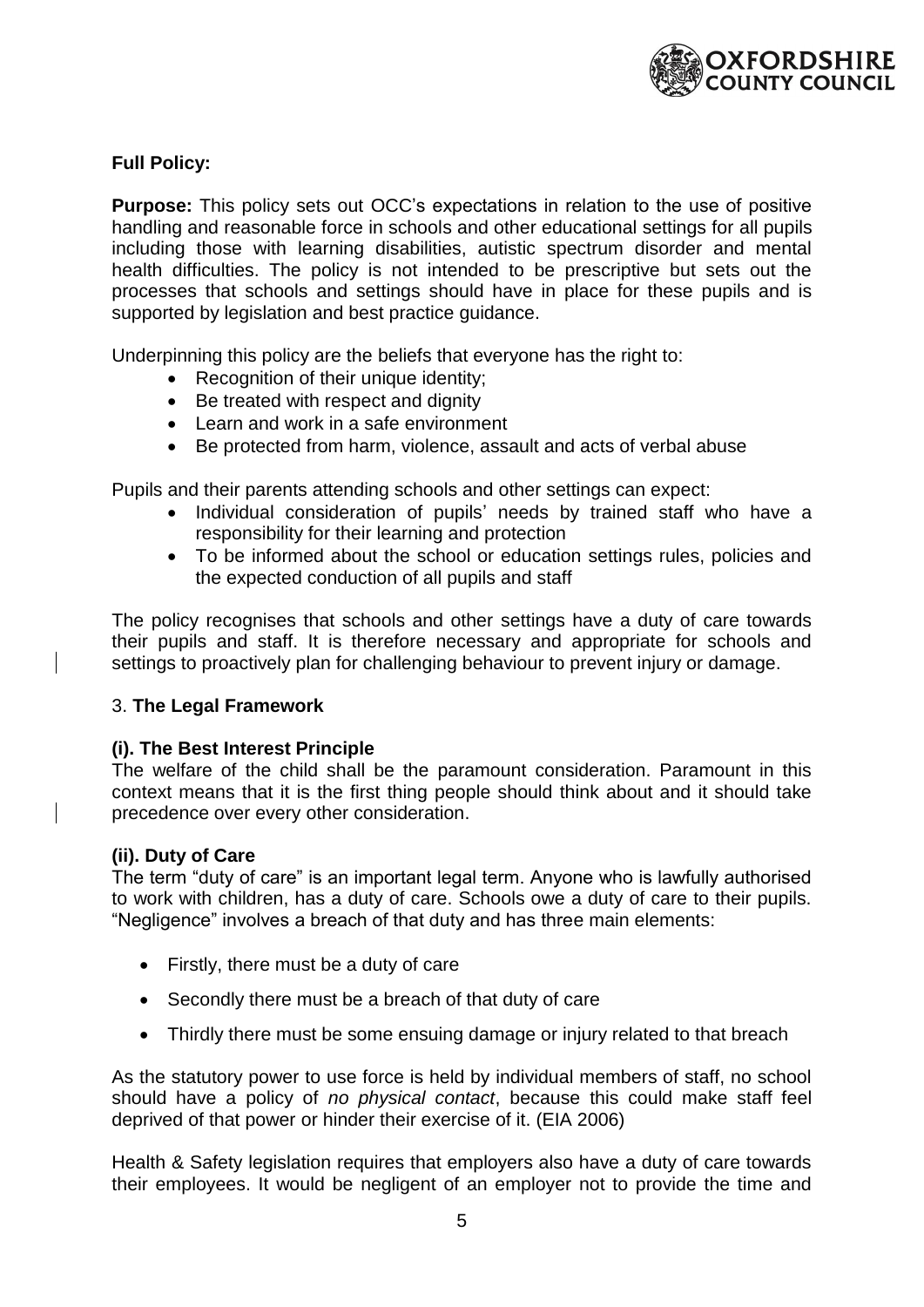

resources for the appropriate level of training for their role/setting. It would also be negligent of an employee not to access training when it was offered, or to assess information which was made available, though employees may choose to opt out of physical restraint training due to physical or medical issues, whilst still attending deescalation training.

# (vi). **Reasonable and Proportionate**

Common law hangs on the word "reasonable" in the context of physical interventions, yet it changes meaning according to the circumstances of each case. For example, an action taken in response to an attack with a baseball bat might be deemed reasonable by a court, whereas exactly the same action taken in response to a verbal assault would be judged to be excessive and unreasonable. What determines the reasonableness of a particular intervention is often governed by whether or not it was "proportionate". The degree of force used should be the minimum to achieve the desired result. Good training provides techniques which rely on a combination of psychology and biomechanics to reduce the amount of force required*.* It is good practice for schools to have an explicit policy on the Use of Reasonable Force to control or restrain pupils.

#### **(vii). Absolutely Necessary**

There are times when those with a duty of care believe that they must take necessary action to protect the interests of the child. If they fail to take action and, as a result, negligently allow a child to come to harm, they could be liable for any damage which ensues. When people are honest in their attempts to do the right thing, they are said to be acting in "good faith". Staff who act in good faith, in the best interests of those for whom they have a duty of care, deserve support.

# **(viii). Lawful Defences**

Rather than focus on preventing staff from taking any action which could possibly result in accusations, which too often has resulted in staff not taking any action at all, we should focus on lawful defence. The clearest lawful justification is that the actions of staff are reasonable, proportionate and in the best interests of the young person. Under Human Rights legislation they should be "absolutely necessary".

#### **Health and Safety**

If hazardous behaviour presents a significant risk of injury to people, there is a Health and Safety issue to be addressed. Hazardous behaviour should be regarded just as seriously as hazardous equipment. Dangerous occurrences should be reported to the person responsible for Health and Safety in the school/setting or service on behalf of the employer. Trade union safety representatives should also be informed.

When considering a pupil's behaviour staff should think about the following questions:

- Can we anticipate a Health and Safety risk related to this pupil's behaviour?
- Have we got all the information we need to conduct a risk assessment?
- Have we produced a written plan as a result?
- What further steps can we take to prevent dangerous behaviour from developing?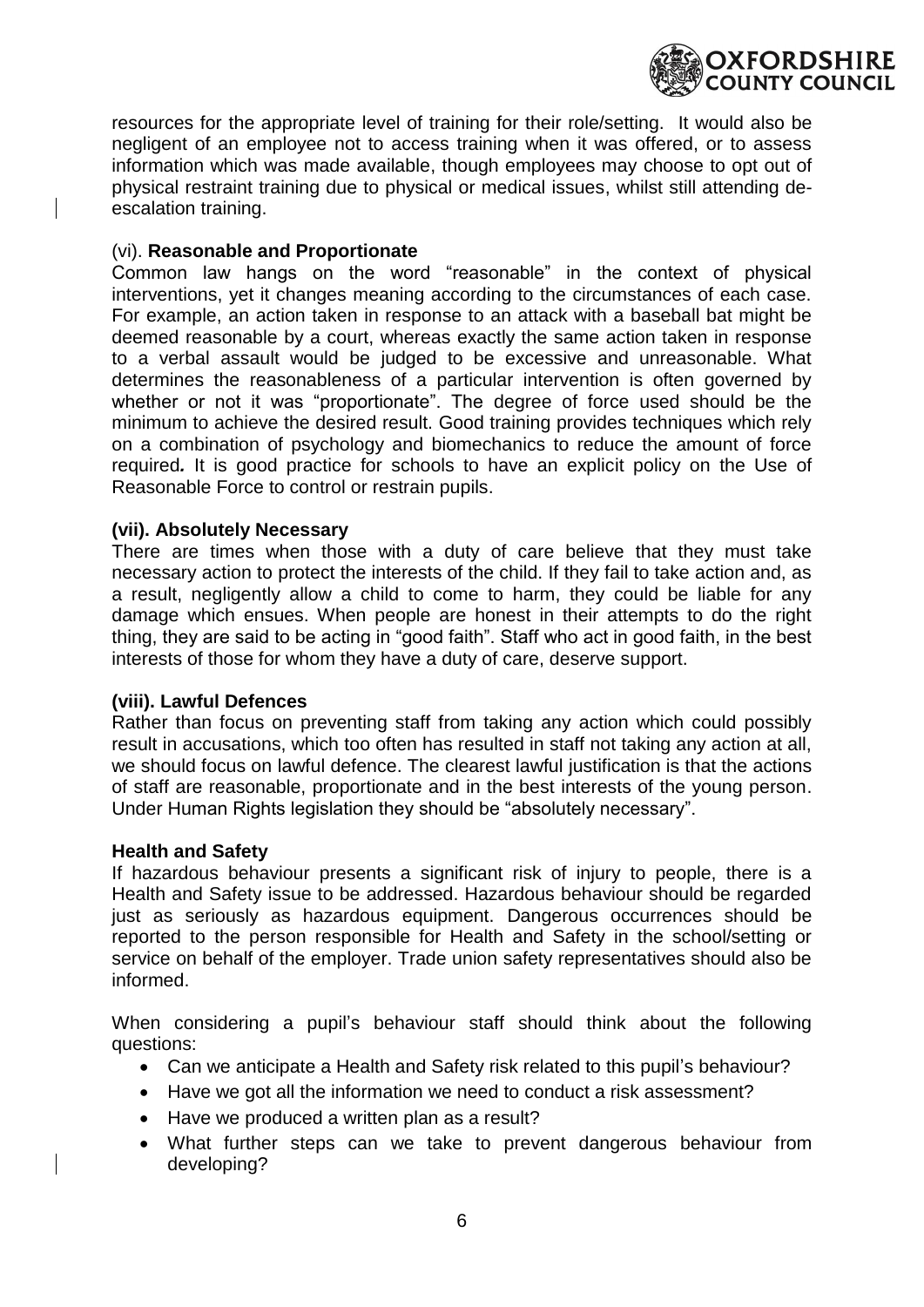

# <span id="page-7-0"></span>**Formal Risk Assessments and Positive Handling Plans:**

Schools and settings must assess the frequency and severity of incidents that require the use of force across the whole setting. The use of individual risk assessments when pupil's challenging behaviour could be associated with:

- Communication impairments that make them less responsive or less able to communicate
- Physical and/or sensory impairment
- Conditions that may make the pupil more vulnerable e.g. epilepsy, brittle bone syndrome
- Requiring the use of equipment such as wheelchairs, breathing or feeding tubes

should be drawn up in collaboration with parents, where possible

This should also be accompanied by a positive handling plan which clearly sets out the techniques that should be used and those that should not normally be used. The plan should also document situations that may provoke challenging behaviour and any successful preventative strategies. The plan should also document how physical intervention should be used appropriately. These plans should be developed and agreed by staff, parents and the pupil concerned wherever possible. The document should be reviewed by the parents of the pupil and the pupil themselves if appropriate. It is also important to gain the consent of the parents in relation to the plan wherever possible, though it may be necessary to implement a Positive Handling Plan without parental consent.

#### <span id="page-7-1"></span>**Positive Behaviour Management:**

Schools and settings must seek to reward effort and encourage pupils to take responsibility for improving their own behaviour, wherever possible. When incidents do arise, alternatives to physical intervention requiring force must be used in the first instance.

#### <span id="page-7-2"></span>**Responding to unforeseen emergencies and the use of reasonable force:**

The use of restraint must always be a last response to challenging behaviour. Deescalation techniques that are appropriate to the pupil, set within a positive approach to behaviour, must always be used in the first instance. However, it is acknowledged that there may be a very small number of circumstances where reasonable force may be required.

#### **The Principle of Last Resort**

Staff/employees should only use physical restraint when there is no other realistic alternative. This does not mean that we always expect people to methodically work their way through a series of failing strategies before attempting an intervention in which they have some confidence. Nor does it mean always waiting until the danger is acute and imminent, by which time the prospect of safely managing it may be significantly reduced. It does mean that staff should conduct a dynamic risk assessment and choose the safest alternative available. This includes thinking creatively about any alternatives to physical intervention which may be effective.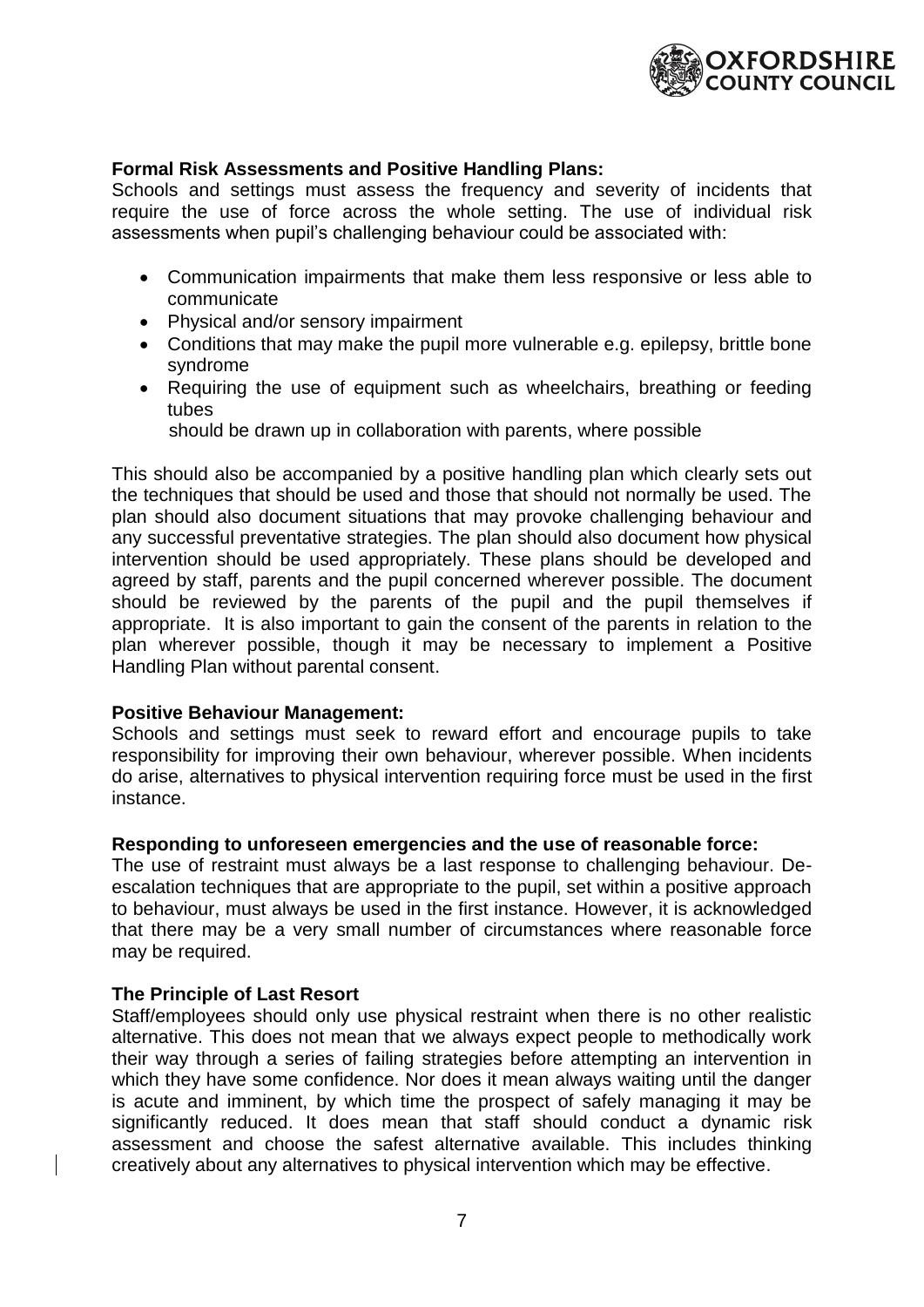

There is no legal definition about when it is reasonable to use force, it can only be deemed reasonable if circumstances warrant it and as such, the judgement can often be finely balanced. The Education and Inspection Act 2006 states that reasonable force may be used to prevent a pupil from doing or continuing to the following:

- Causing harm to themselves
- Committing a criminal offence
- Causing harm to another person
- Any behaviour that could be considered prejudicial to the maintenance of good order and discipline

Reasonable force could cover a broad range of actions. Force will usually involve action taken to control or restrain. 'Reasonable in the circumstances' means using no more force than is needed and the following factors should be considered:

- Being in the best interests of the pupil balanced against respecting the safety and dignity of all concerned, including other pupils or adults present
- Restraint must not be used as a form of punishment
- Techniques used to restrain or restrict the liberty of movement must be reasonable and proportionate to the circumstances, risk and seriousness of harm and be applied with the minimum level of force necessary by appropriately trained staff

Force must not be used to deliberately inflict pain or as a punishment, this would be considered an unreasonable use of force. Staff should not react in anger and if they feel that they are becoming angry, they must withdraw to allow someone else to deal with the situation.

#### <span id="page-8-0"></span>**Use of Floor Holds:**

Oxfordshire County Council does not sanction prone (front ground) intervention being used as a part of a physical intervention menu. It is recognised that where a Floor Hold is part of a PHP it is possible the pupil may unintentionally become face down. If this occurs the approved face up hold should be instigated as soon as safely possible or, if it is safe to do so, the pupil released and the hold re-attempted.

Any use of the prone restraint should be notified to Oxfordshire County Council immediately as a notifiable incident setting out the reason that this hold was employed and the reasons another hold would not have been appropriate to safeguard the child and/or others. Notification must be sent to the child's social worker and IRO if they are looked after and to the Local Authority Designated Officers team if the child is not looked after via [lado.safeguardingchildren@oxfordshire.gov.uk.](mailto:lado.safeguardingchildren@oxfordshire.gov.uk)

Where a floor hold is part of a positive handling plan, members of staff who have received the necessary additional training should be identified to carry it out.

#### <span id="page-8-1"></span>**Incident Reporting and Follow-up Actions:**

When an incident involving the use of force has been used, this policy recommends that any incident is recorded as soon as practicable and within 24 hours of an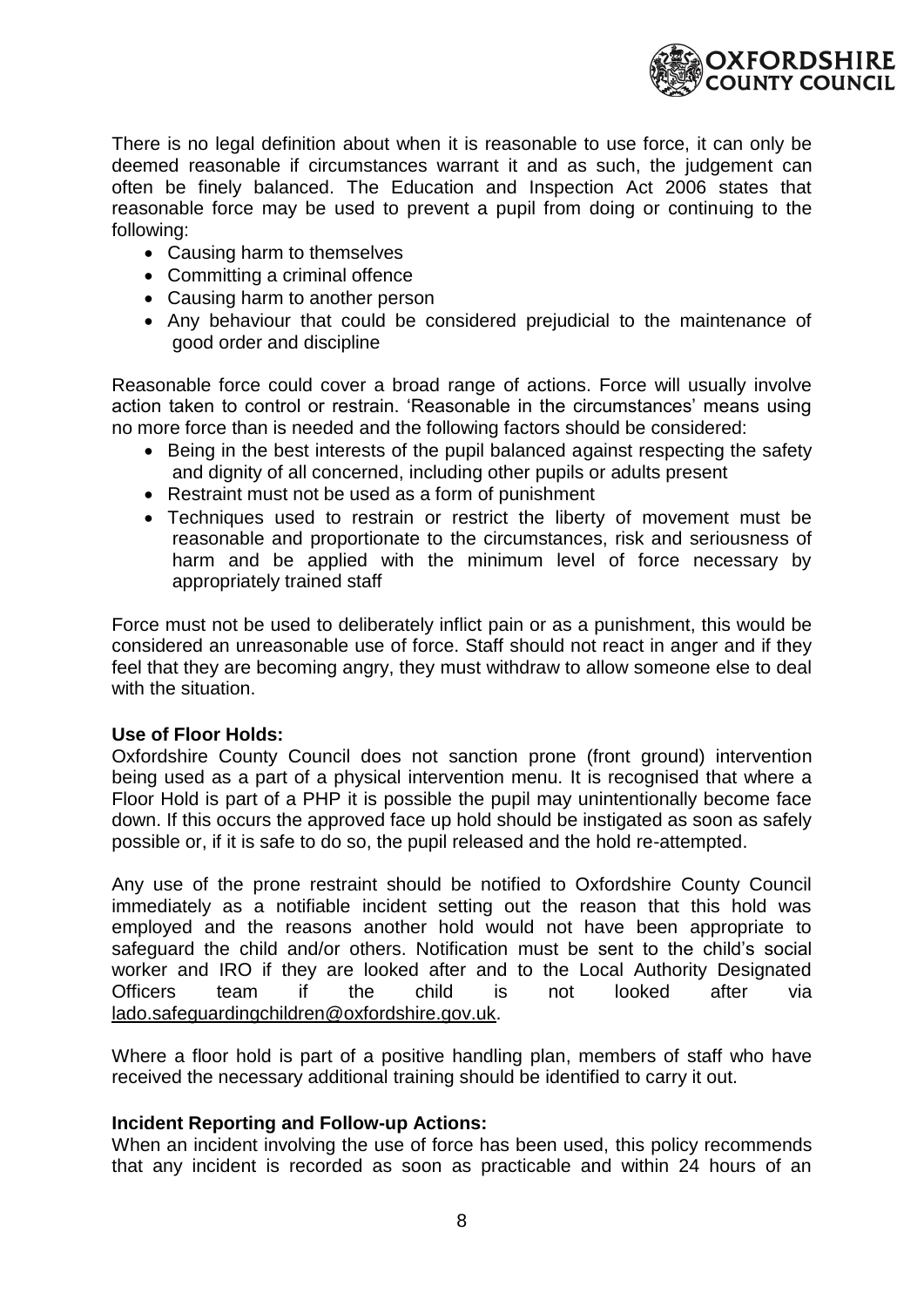

<span id="page-9-0"></span>incident taking place. All incident records must be stored securely. All incidents should be recorded *securely as an agreed accurate action of events for all those involved.*

Schools and other settings should consider identifying a lead person at governing body or executive board level with responsibility for behavioural policy and strategy. The lead person would consider any incident reporting and consider any specific programmes to reduce inappropriate restraint.

The purpose of recording an incident is to ensure that policy guidelines have been followed, to inform parents/carers, to prevent the misunderstanding of an incident and provide a record for any future enquiry.

All staff working within a school or setting should be aware of their whistle-blowing policy and how to use this to escalate concerns regarding the mis-use of restraint as necessary.

When a serious incident occurs, it can be upsetting for all involved and may result in injuries to children or staff. Immediate action must be taken to provide first aid for any injuries or medical attention sought for more serious injuries. Emotional support for children and staff should also be considered after the incident has occurred.

#### **The Post Incident Support Structure for Pupils and Staff/Employees**

Following a significant incident, the school should offer support to all involved. People take time to recover from a serious incident. Until the incident has subsided, the priority is to reduce risk and calm the situation down. Staff should avoid saying or doing anything which could inflame the situation during the recovery phase. Immediate action should be taken to ensure medical help is sought if there are any injuries which require more than basic first aid. All injuries should be reported and recorded using the school systems.

It is important to note that an injury in itself is not evidence of malpractice. Even when staff attempt to do everything right things can go wrong. Part of the post incident support for staff may involve reminding them of this, as people tend to blame themselves when things go wrong. Time needs to be found to repair relationships. When careful steps are taken to repair relationships, a serious incident does not necessarily result in long term damage. This is an opportunity for learning for all concerned. Time needs to be given to following up incidents so that pupils and staff have an opportunity to express their feelings, suggest alternative courses of action for the future and appreciate the perspective of others. When time and effort are put into a post incident support structure the outcome of a serious incident can be learning, growth and strengthened relationships.

Parents must be informed of any incidents as soon as it is reasonably possible. After any serious incident, consideration must be given to meeting with parents to discuss the incident, review the child's positive handling plan (if they have one) and agree any subsequent actions to try to avoid any future incidents. This meeting may also be an opportunity to discuss whether multiagency partners should be involved in identifying follow up action, for example CAMHS or LCSS.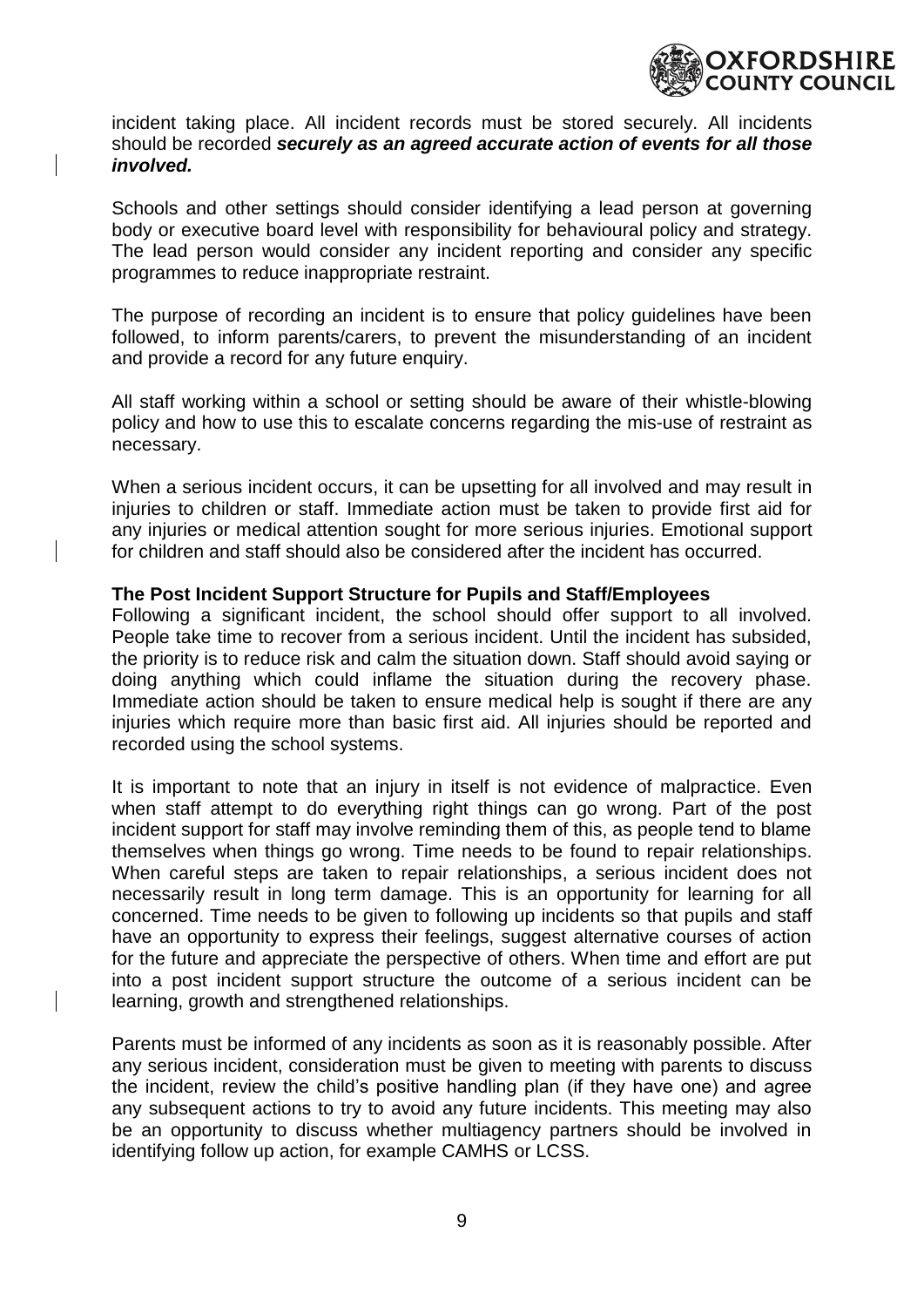

# **Complaints:**

Parents and pupils have the right to complain about actions that may be taken by school staff. If a specific allegation is made against a member of staff, then schools or settings must refer to their own complaints and safeguarding procedures.

# <span id="page-10-0"></span>**Training:**

This Policy expects that any physical intervention should be performed by trained staff who are competent in the use of a recognised behaviour management system. If a non-British Institute of Learning Disabilities (BILD) or the Institute of Conflict Management (ICM) training course is used, there is an expectation that the County Council will be consulted for approval.

All training bodies, organisations and the tutors/instructions that provide training should be thorough assessed to ascertain:

- background knowledge
- experience and recognition
- prevention and management of aggression training

OCC's preferred approach is for whole staff / team training, but we recognise that training should be proportionate to the level of risk and exposure that staff may have to the most challenging children.

Opportunities should be arranged for staff to practice their training between the main training sessions.

#### <span id="page-10-1"></span>**Glossary of terms used in this policy:**

**CAHMS** – Child and Adolescent Mental Health Services.

**Learning disability** – defined by three core criteria: lower intellectual ability (usually an IQ of less than 70), significant impairment of social or adaptive functioning, and onset in childhood. Learning disabilities are different from specific learning difficulties such as dyslexia, which do not affect intellectual ability (taken from *Challenging behaviour and learning disabilities: prevention and interventions for people with learning disabilities whose behaviour challenges* NICE Guideline 2015)

**Positive handling** – the term 'positive handling' includes a wide range of supportive strategies for managing challenging behaviour. The term 'restraint' is used whenever force is used to overcome active resistance.

**Non-physical interventions (no touch)**- this would include adaptions to the physical environment; use of space; body language; facial expressions; volume, pitch, pace and tone of voice and choice of words

**Physical contact (contingent touch)** – this would include reassuring touch for example holding hands in the playground or physical prompts and guidance for example attracting attention or communicating with someone with sensory impairment, helping someone to learn physical skills, escorting a young child or someone with learning difficulties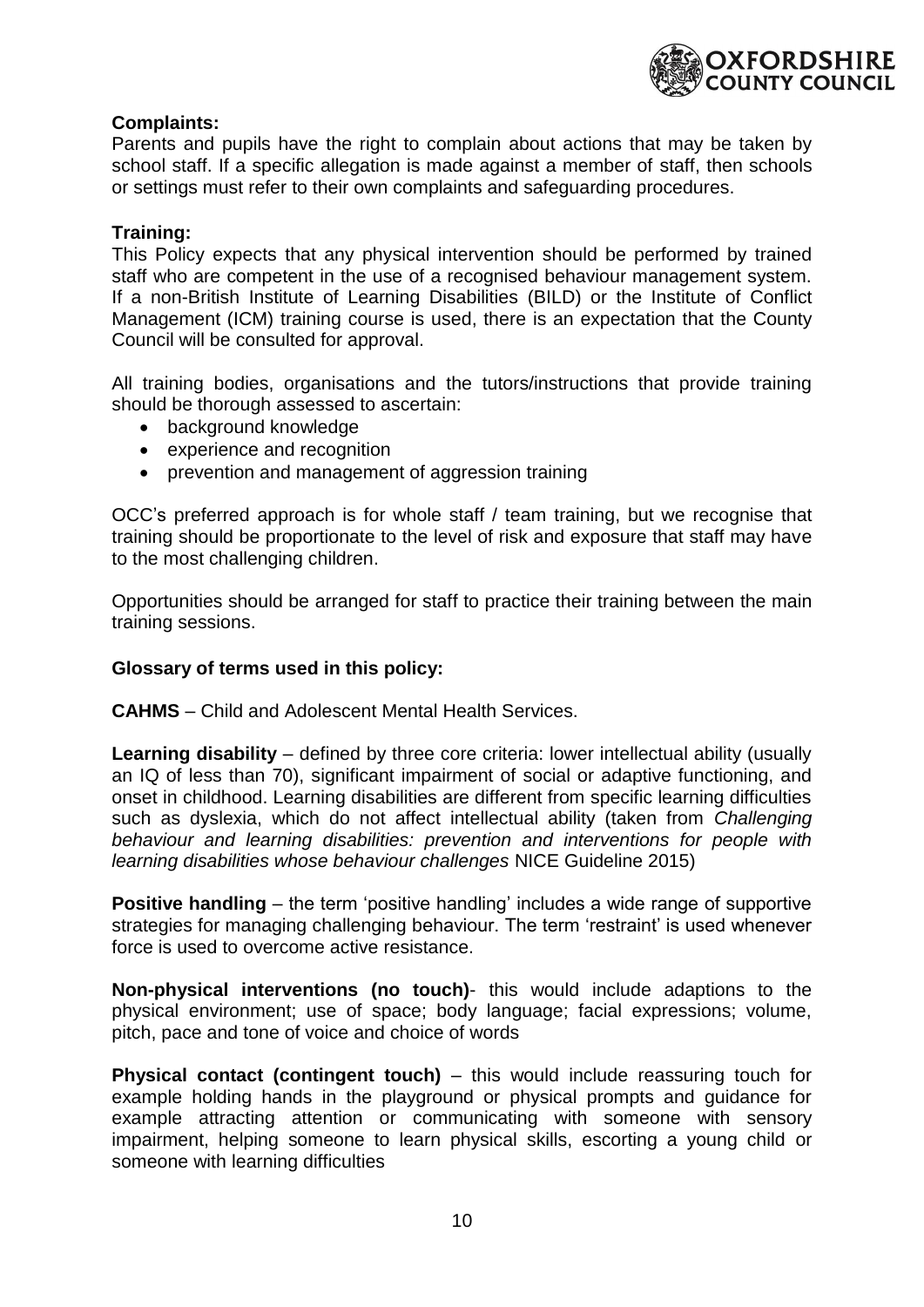

**Restraint/restrictive physical interventions (the positive application of force with the intention of overpowering a person)** – this includes holding someone who is actively resisting to prevent them from putting themselves and others at risk of significant harm; holding someone who is actively resisting to reduce the risk of pain or injury; holding someone who is actively resisting to reduce the risk of damage to property; holding someone who is actively resisting to prevent the commission of a criminal offence; moving someone who is actively resisting into a reduced risk environment; holding/moving someone whose actions are or leading to a breakdown of discipline; preventing a person who is actively resisting from moving into an increased risk environment. When a pupil seeks to remove themselves from a conflict situation, blocking this action is not considered reasonable justification for restraint unless they are running onto the road or towards a person with violent intent. Staff can be injured when seeking to block a child (for example by standing in a doorway). This is not a necessary outcome and frequently inadvertent on the part of the child in a high stress state.

**Staff** – is intended in this document to refer to both teaching and non-teaching staff and approved volunteers or contracted personnel under the authority of a Head Teacher.